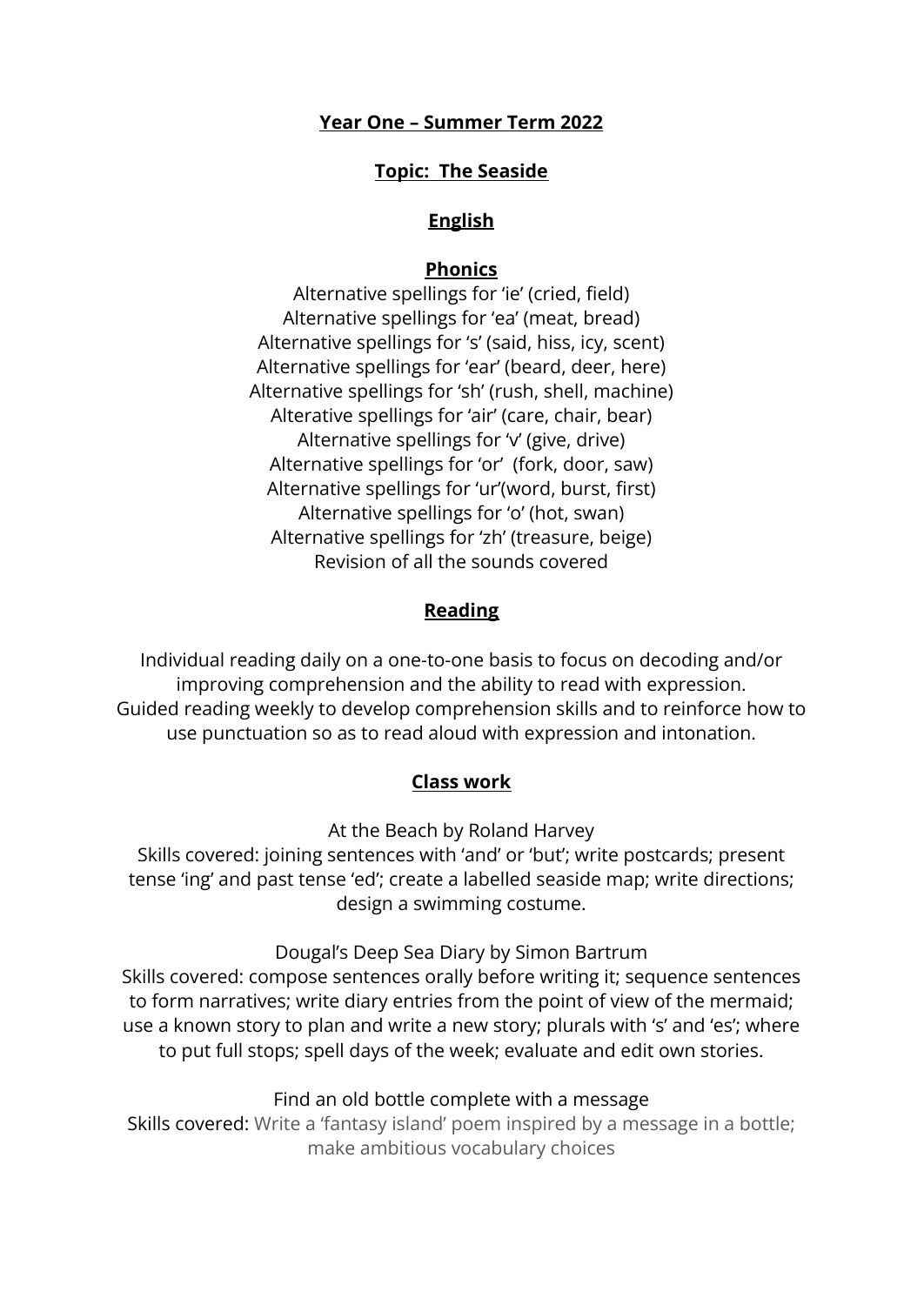Billy's Bucket by Kes Grey Skills covered: capital letters for names; capital letters for places; exclamation marks; question marks.

The Lighthouse Keeper's Lunch by Ronda and David Armitage Skills covered: how to read and write menus and recipes; re-telling a story; capitals for days of the week; suffixes 'er' and 'est'; compound words.

> The Sea Monster by Chris Wormell Skills covered: writing poetry; contractions such as 'I'll'

# **Handwriting**

∙ Form upper and lower case letters correctly ∙ Begin to join up the sounds covered in phonics sessions ∙ Adopt a correct pencil grip

# **Mathematics**

- **●** Compare lengths and heights, using the correct language. Use direct comparison. Measure with non-standard units. Measure with a ruler. Solve length problems.
- Compare weights and capacities using direct comparison; measure weight and capacity using uniform non-standard units; complete tables and block graphs, recording results and information; solve weight and capacity problems.
- Early multiplication and division; count in twos, fives and tens; make equal groups; add equal groups; make arrays; make doubles; sharing equal groups
	- Fractions; finding a half of shapes; finding a half of numbers; finding a quarter of shapes and numbers.
- Geometry: position and direction; describe turns; make quarter, half and whole turns; describe position and direction.
	- **●** Place value within 100; counting forwards and backwards within 100; using the 100 square; partitioning numbers; comparing numbers, ordering numbers; one more and one less.
		- Money: recognising coins; recognising coins; counting in coins.
- Time; before and after; dates and using a calendar; time to the hour; time to the half hour; comparing times; understand hours, minutes and seconds.

# **Geography (first half of term)**

# **Seas and Seaside Locations around the World**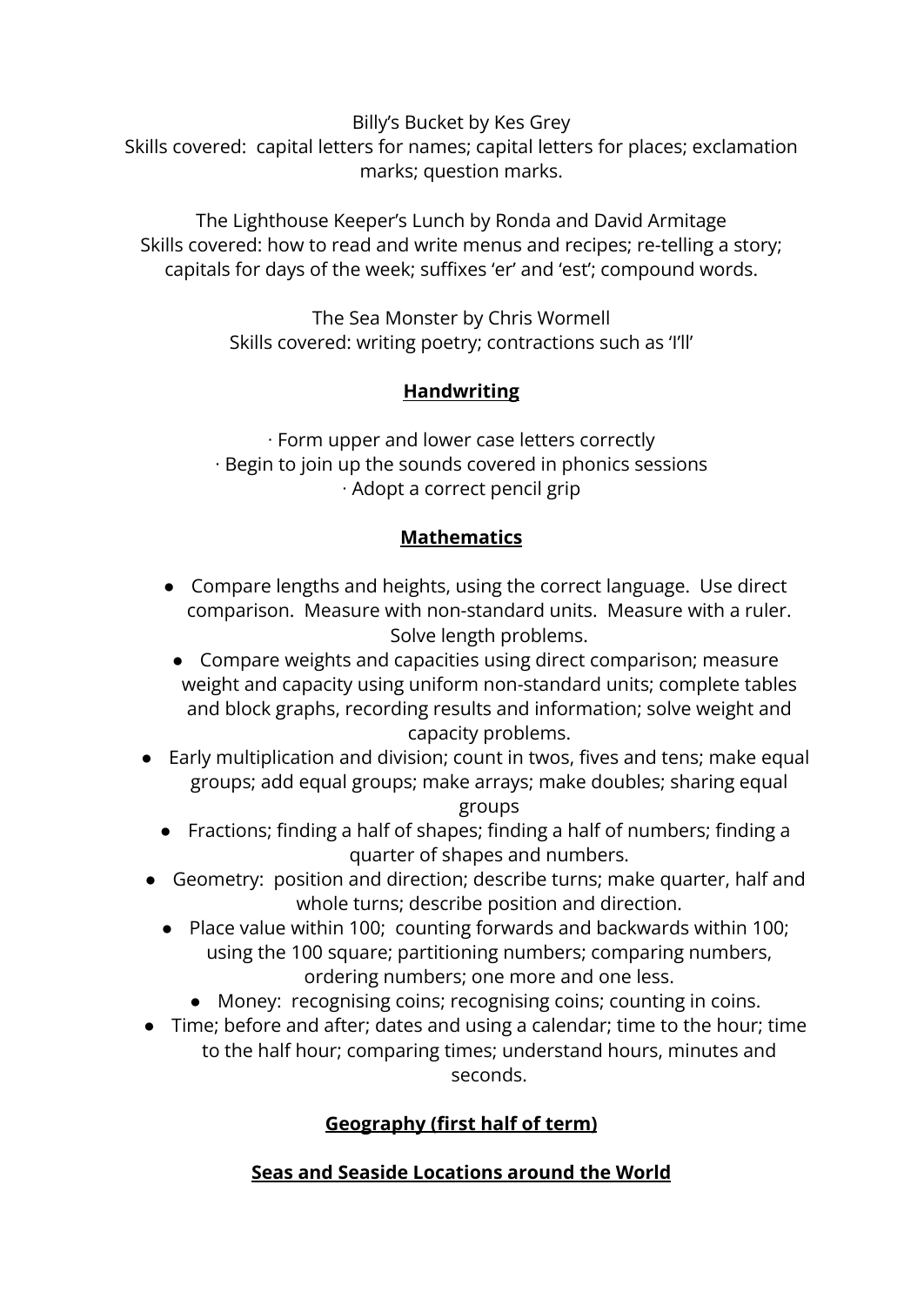- What is the seaside? Where is it located? Role play activities to revise what we do at the seaside and why we visit.
	- Seaside locations in the UK
	- Human and physical features of seaside locations
		- Wildlife found at the sea shore
		- Name and locate the seas around the UK
	- Name and locate the world's major oceans and seas
	- Use maps to locate seaside destinations around the world
		- The Great Barrier Reef

# **History (second half of term)**

## **Seaside Holidays in the Past**

- What is a holiday and when do we have them? What are the different types of holiday?
	- Travelling to seaside destinations in the past and present.
		- Beach activities in Victorian times
			- Victorian swim wear
	- Seaside attractions and entertainment in Victorian times
		- $\bullet$  Food at the beach in the past
		- Comparing holidays past and present

## **Art**

- **●** Paint and collage feet on the beach
- **●** Ice cream pictures in the style of Jackson Pollock
	- **●** Fish sculptures from clay
	- **●** Make a 1900s beach scene
		- **●** Printing sea shells

## **Design and Technology**

- Design, make and evaluate a beach buggy
	- Design and make a surf board

## **Science**

- Signs of Spring and Summer; features of the seasons; temperature and activities in Spring and Summer
	- Identifying parts of plants
	- Identifying the best conditions for growth
	- Conducting simple investigations to look at plant life
		- Nature walks to identify flowers and trees.